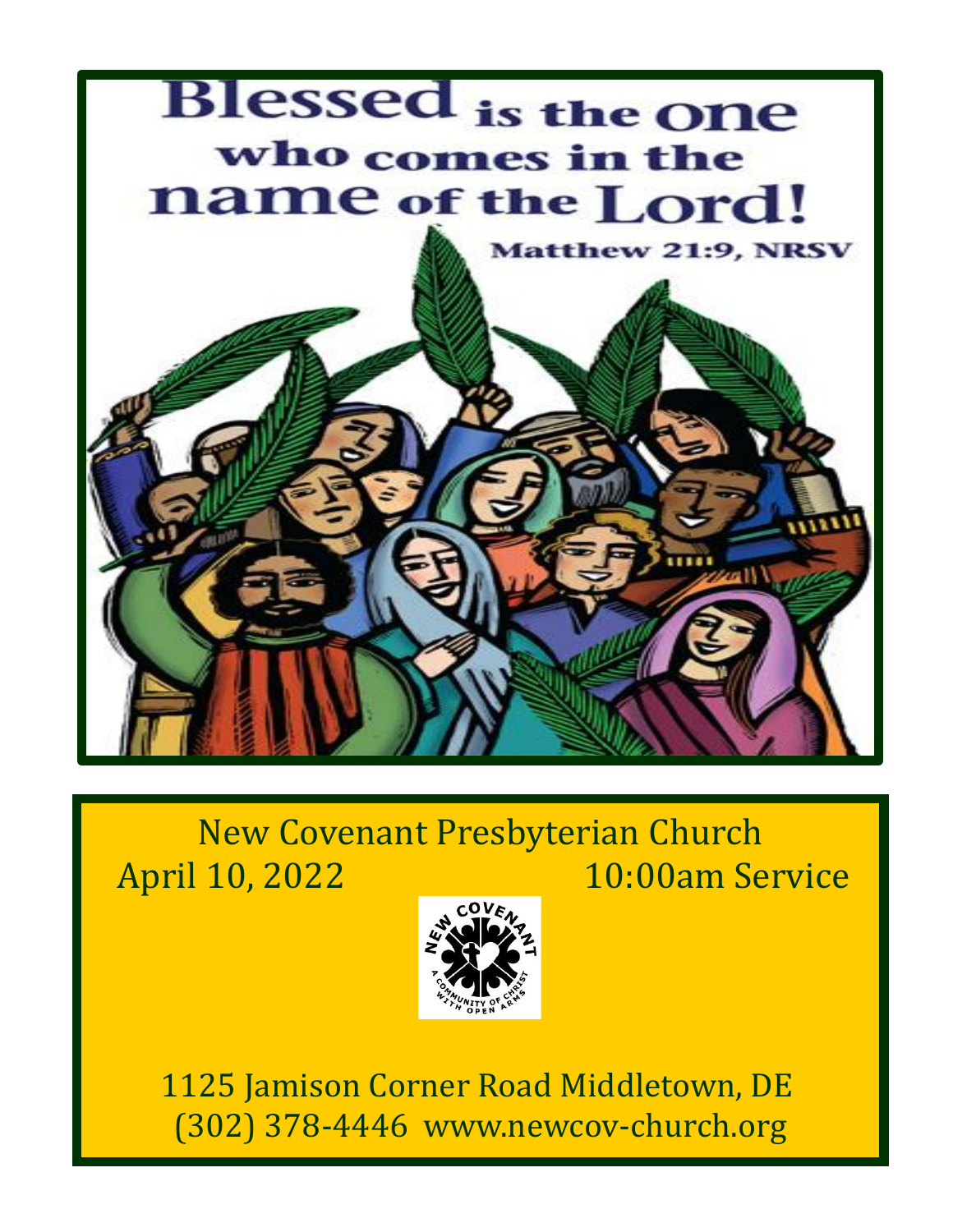# The Worship of God April 10, 2022 Palm Sunday

### **Welcome and Announcements** *Lay Leader:*

**Sharing Our Vision**

**Introit** The Bell Choir **All Glory, Laud, and Honor** *The Bell Choir* 

### **Preparing Ourselves for Worship During the Musical Prelude …**



*The people who cheered for Jesus on Palm Sunday, like many people today, had little understanding of who he really was. Paul tells us that this Jesus was the eternal, living, only true God, echoing the message of Isaiah 45: 20-23, which contrasts the God of Israel with the gods of the nations. Those gods could neither hear nor save those who*  followed them, but the Lord was the only Savior, to whom all the ends of *the earth should turn. In fact, every knee would one day bow to the Lord.*

*Jesus had been given that same name – the Lord – which is above every name. His humbling himself to death on the cross led to God's exalting him to the very highest*  place. One day every knee in all of creation, whether of people of angels or principalities or powers, will *bend in acknowledgement of who Jesus is.*

*Palm Sunday led to the cross, which led to the resurrection and exaltation of Jesus. Jesus is the only crucified, risen, exalted Savior. This Palm Sunday, may we all turn away from the false gods that are all around us, vying for our attention, and confess with all of creation "that Jesus Christ is Lord, to the glory of God the Father."*

## Preparing to Meet God

**Call to Worship** *Psalm 118: 19-29 Lay Leader:* 

**The congregation and choir sings the refrain at** *(R)*



- All glo-ry, laud, and hon or to Thee, Re-deem-er, King.
- L: Let the doors of righteousness be opened.
- *P: I will go in and give thanks to the Lord. (R)*
- L: This is the gate of the Lord; it is opened for the righteous.
- *P: I will praise you, Lord, because you heard me, because you are my Savior. (R)*
- L: The stone which the builders rejected as worthless has become the cornerstone.
- *P: This is the work of the Lord; a marvel in our eyes. (R)*
- L: This day was made by the Lord; let us rejoice and be glad.
- *P: Send salvation, O Lord; Lord, grant us victory. Blessed be your name, O Lord. We bless you from your temple. (R)*
- L: Lord God, you have given us light; with waving branches, we march around the altar.
- *P: You are my God, I give you praise; I will proclaim your greatness. (R)*
- *A: Give thanks to the Lord, for God is good; God's love endures forever.*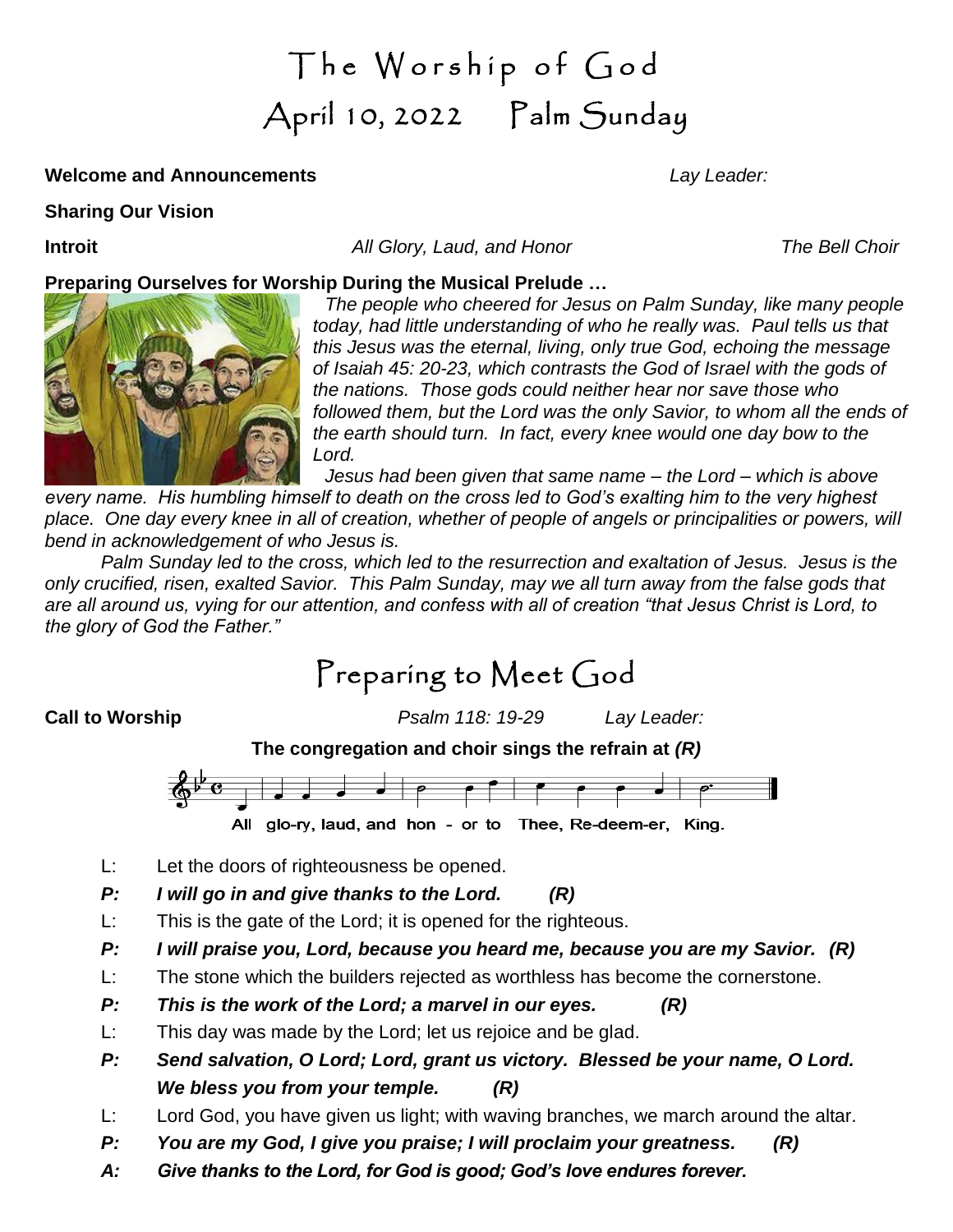### **Hymn # 88** *All Glory, Laud and Honor*

### *Refrain: R*

*All glory, laud, and honor, To thee, Redeemer, King! To whom the lips of children, Made sweet hosannas ring.*

*1-Thou art the King of Israel, Thou David's royal Son, Who in the Lord's name comest, The King and blessed One. R*

*2-The people of the Hebrews With palms before thee went; Our praise and prayers and anthems Before thee we present. R*



*3-To thee, before thy passion, They sang their hymns of praise; To thee, now high exalted, Our melody we raise. R*

*4-Thou didst accept their praises; Accept the prayers we bring, Who in all good delightest, Thou good and gracious King! R*

### **Prayer of Confession**

*God of grace and glory, we get so mired in the stuff of every day that we rarely grasp the vision of what you call us to be and do. We become so self-absorbed and preoccupied with our needs and wants that we are not thankful for all the ways you have already blessed us. Open our eyes and hearts that we might reorient our thinking and truly be your grateful people. And now, holy God, we turn to you in silent prayer to share our concerns and to seek your forgiveness………………………………………………………………………………………………….Amen.*

### **Assurance of Pardon**

- L: Hear the Good News: As we have shown ourselves to be willing to come to Christ as his disciples,
- *P: We will be forgiven and cleansed of all our sins, becoming new creations in Christ.*
- L: Friends, believe the Good News of the Gospel –
- **P:** *In Jesus Christ, we are forgiven!*

## Meeting God in the Word

### **Children's Message/Prayer for Illumination**

**First Lesson** *Philippians 2: 5-11 Exaltation of Christ by God Lay Leader:* 



*Let the same mind be in you that was in Christ Jesus, who, though he was in the form of God, did not regard equality with God as something to be exploited, but emptied himself, taking the form of a slave, being born in human likeness. And being found in human form, he humbled himself and became obedient to the point of death - even death on a cross.*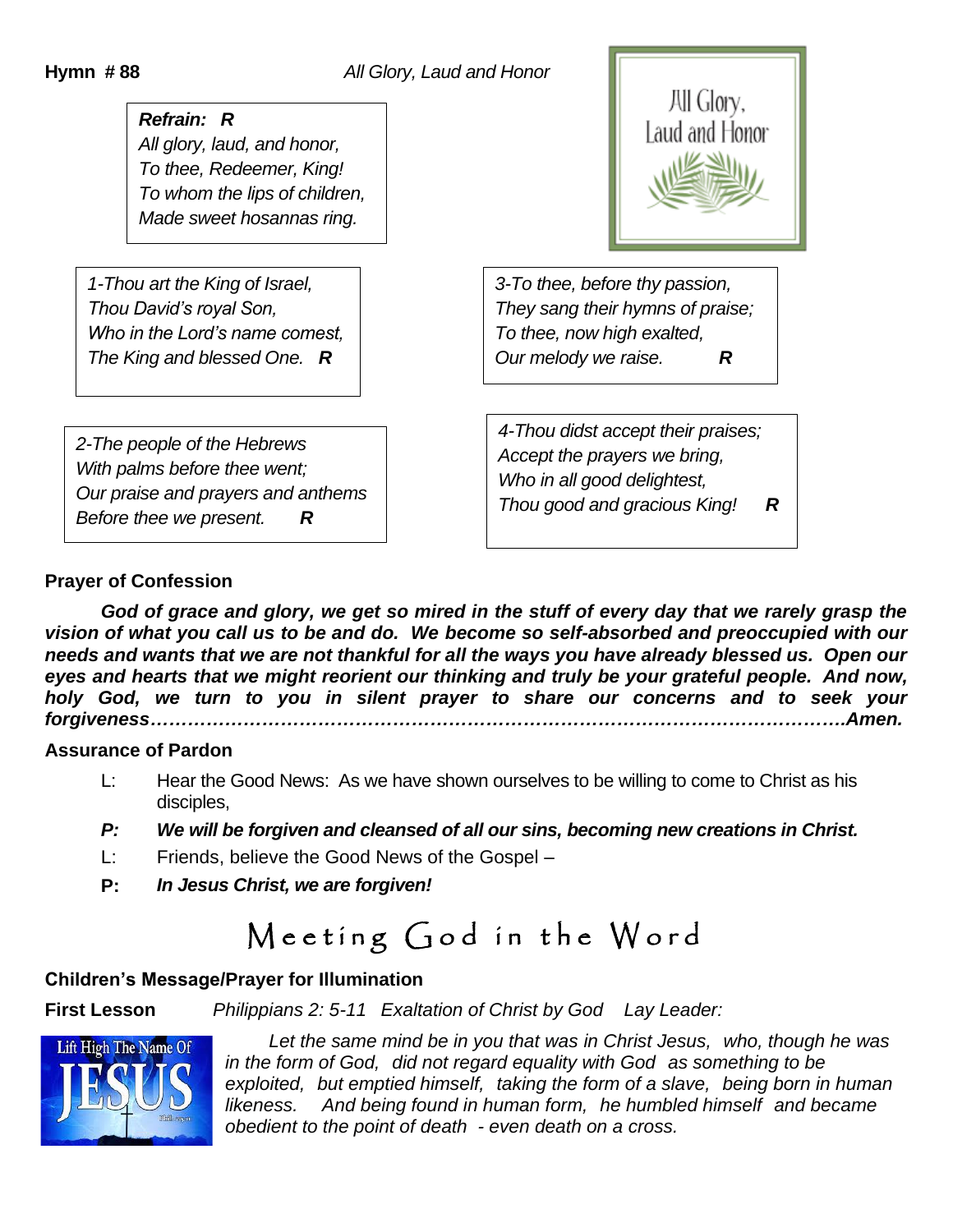*Therefore God also highly exalted him and gave him the name that is above every name, so that at the name of Jesus every knee should bend, in heaven and on earth and under the earth, and every tongue should confess that Jesus Christ is Lord, to the glory of God the Father..*

L: This is the Word of the Lord. *P: Thanks be to God.*

**Special Music** *Majesty**The Choir*

**Second Lesson** *Luke 19: 28-40 Jesus' Triumphal Entry into Jerusalem Carol*



*After he had said this, he went on ahead, going up to Jerusalem. When he had come near Bethphage and Bethany, at the place called the Mount of Olives, he sent two of the disciples, saying, 'Go into the village ahead of you, and as you enter it you will find tied there a colt that has never been ridden. Untie it and bring it here. If anyone asks you, "Why are you untying it?" just say this: "The Lord needs it." So those who were sent departed and found it as he had told them. As they were untying the colt, its owners asked them, 'Why are you untying the colt?' They said, 'The Lord needs it.' Then they brought it to Jesus; and after throwing their cloaks on the colt, they set Jesus on it As he rode along, people kept spreading their cloaks on the road. As he was now approaching the path down from the Mount of Olives, the whole multitude of the disciples began to praise God joyfully with a loud voice for all the deeds of power that they had seen, saying,*

*'Blessed is the king who comes in the name of the Lord! Peace in heaven, and glory in the highest heaven!' Some of the Pharisees in the crowd said to him, 'Teacher, order your disciples to stop.' He answered, 'I tell you, if these were silent, the stones would shout out.'*

L: This is the Word of the Lord. *P: Thanks be to God.*

**Sermon** *A New Kind of Victor*

### Responding to the Word

**Hymn # 306** *Fairest Lord Jesus*

*1-Fairest Lord Jesus, Ruler of all nature, O thou of God to earth come down, Thee will I cherish, Thee will I honor, Thou, my soul's glory, joy, and crown.*

*2-Fair are the meadows, Fairer still the woodlands, Robed in the blooming garb of spring: Jesus is fairer, Jesus is purer, Who makes the woeful heart to sing.*

*3-Fair is the sunshine, Fairer still the moonlight, And all the twinkling, starry host: Jesus shines brighter, Jesus shines purer, Than all the angels heaven can boast.*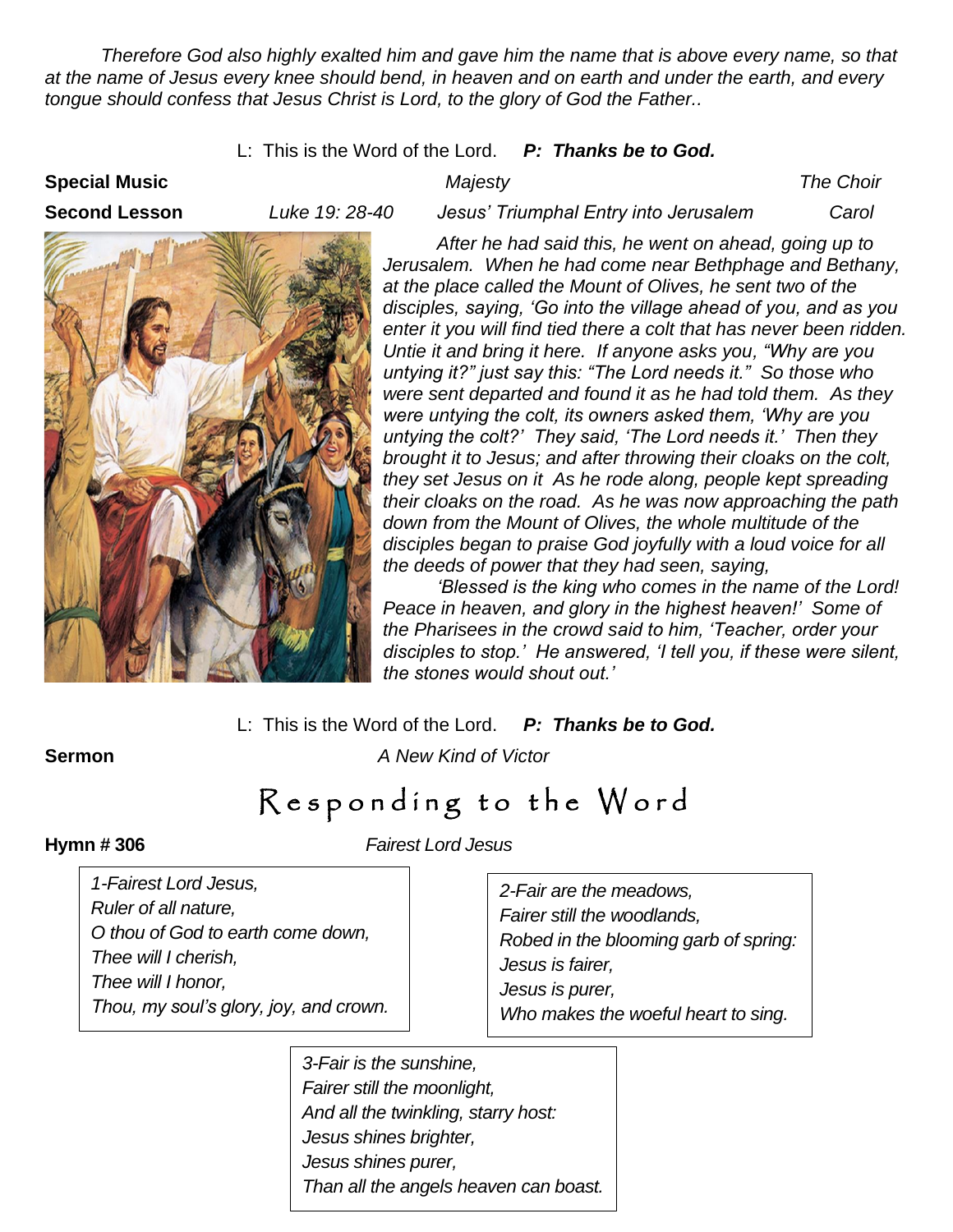### **Litany of Faith**

- L: He comes to you on a colt never ridden, and his face is set before you like flint.
- *P: O God, you are our help! Tell us: Who is this carpenter-king whom we hail? What is this day that has swept us away?*
- L: Do you not recognize the Bethlehem baby, who arrived to the singing of anthems and slept in silence of awe?
- *P: The baby who inspired the joy of the angels and kindled the hope of the peoples? Glory to you in the highest, and peace to all on earth!*
- L: Do you not recognize the temple youth, who questioned the answers of sages and answered the questions of teachers?
- *P: The youth who amazed the minds of the elders and astonished the hearts of his parents? Glory to you in the highest, and peace to all on earth!*
- L: And do you not recognize the Nazareth prophet, who proclaimed release to the captives and demanded relief for the poor?
- *P: The prophet who preached salvation for our foes and was thrown out of our city? Who is HE to be glorified? How can HE be the Chosen One?*
- L: And do you not recognize the Jewish messiah, who was anointed king by a woman's hand, who established the kingdom for servants and sinners?
- *P: The Messiah who sleeps in the house of outcasts and feasts at the table of fools? Who is HE to be glorified? How can HE be the Chosen One? O God, tell us: How can we hail this carpenter-king or honor this day that has swept us away?*
- L: He comes to you on a colt that none has ever ridden. Tell me: How soon will you take him to the tomb where none has ever lain?

### **Prayers of the People and the Lord's Prayer**

Cares Chorus: *I cast all my cares upon you. I lay all of my burdens down at your feet. And anytime, I don't know what to do, I cast all my cares upon you.*

#### **The Call to Celebrate Our Gifts**

*+Prayer of Dedication: Loving and holy God, there is no way that we can repay you for your kindness and mercy in Jesus Christ. For this selfless gift, we give you thanks. Receive our offerings as a token of gratitude and enable us to use them to share the Good News with others in our community that more might come to know you. Through Christ we pray. Amen.*

### Going Out to Serve

### **Hymn # 89** *Hosanna, Loud Hosanna*

*1-Hosanna, loud hosanna, The little children sang; Through pillared court and temple The joyful anthem rang; To Jesus, who had blessed them Close folded to his breast, The children sang their praises, The simplest and the best.*

*2-From Olivet they followed 'Mid an exultant crowd, The victor palm branch waving, And chanting clear and loud, The Lord of earth and heaven Rode on in lowly state, Nor scorned that little children Should on his bidding wait.*